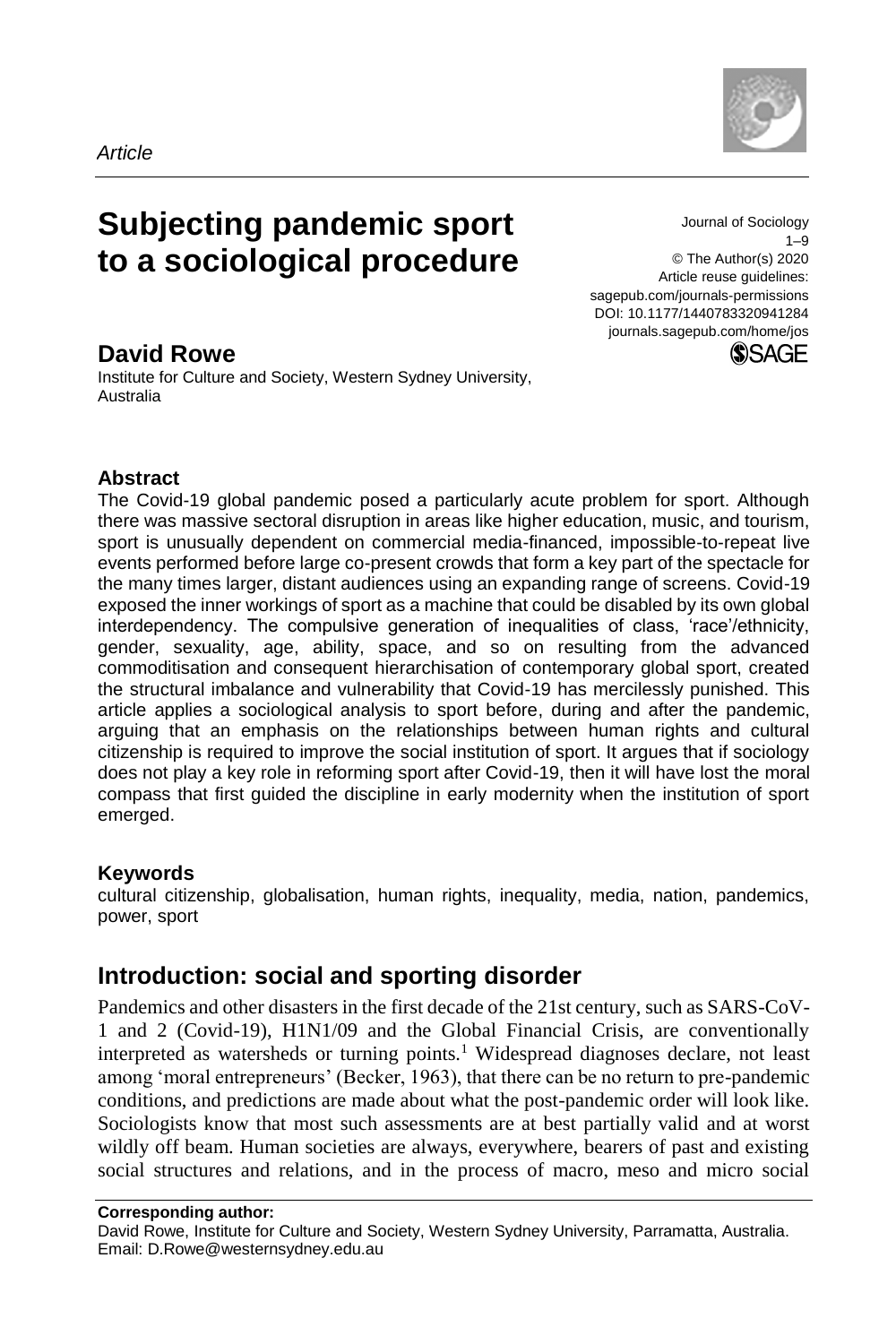change. There are pivotal moments when transformations occur, but they are necessarily produced out of already-existing conditions and in-play trends. Potential transformations also reveal the resilience of current structures and habits, and it is no mean task to discern this year's mega-trend from tomorrow's wishful thinking or apocalyptic nightmare. Jokes proliferate about an epidemic of discourse, including among sociologists, and there is an inevitable spike in pandemic-themed conferences, journal special-issues, books and media appearances. But that is as it should be  $-$  no discipline worth the name has the luxury of languid detachment in the face of the most pressing questions, especially one that is the self-declared 'science of society'. The following discussion mainly addresses the Australian context, although much of it is applicable, with the necessary adjustments, to many other parts of the world.

Sport has occupied a prominent position among the multiple issues that Covid-19 has raised. Living through the pandemic has meant constant exposure to debates about the social role of sport and the forms in which it should be permitted or proscribed, and for how long. In Australia, at a time when there had been 80 reported Covid-19 cases in the country, there was some anxiety about the decision to allow the Women's Twenty20 World Cup final between Australia and India to take place. The 86,174 attendance at the Melbourne Cricket Ground (MCG) on 8 March 2020 was 'the largest crowd for a women's sporting event in Australia and the highest crowd figure for a women's cricket match globally' (CRICKET.com.au, 2020), and the second largest in women's sport anywhere in the world. The following weekend, Prime Minister Scott Morrison first defiantly confirmed his intention to watch his favourite rugby league team, Cronulla, and then decided against it on public health advice and given the imminent cancellation of 'all non-essential gatherings of more than 500 people' (SBS, 2020). There then followed sport events without crowds and, later, decisions to close down most sport (excluding horse racing on empty courses) from school to community to professional level.

Cancelling sport garnered enormous media and public discussion, especially with regard to the major sports leagues involving men. Sport, some argued, was part of the essential fabric of society and the rhythm of social life, and its pleasures essential to the psycho-social health of the nation (Huntsdale, 2020). Indeed, Peter V'landys, Australian Rugby League Commission (ARL) Chairman (who is also Chief Executive of Racing New South Wales and probably best known for controversially promoting the Everest horse race on the sails of the Sydney Opera House), proposed an inextricable link with national identity in asserting that, 'An Australia without rugby league is not Australia' (AAP, 2020).

It is important for sociologists to apply critical scepticism to such claims while understanding their discursive origins. Sport, in Bourdieusian (1988) terms, is certainly an important field in Australia (Rowe and Gayo, 2020) and to varying degrees across a globe where peak sport organisations like the International Olympic Committee (IOC) and the Fédération Internationale de Football Association (FIFA) rival the United Nations (UN) in networked size and influence. The 'marriage made in heaven' between the sport and media fields provides enormous cultural reach and institutional interdependency. What can be learned, then, from applying sociology to the arena of sport under a pandemic?

# **The sporting global**

For many years I have worked on sport, media, nation and globalisation, once provocatively claiming that sport might be said to 'repudiate' globalisation in its fullest – that is, cultural – sense, in debating the issue with scholars such as David Andrews and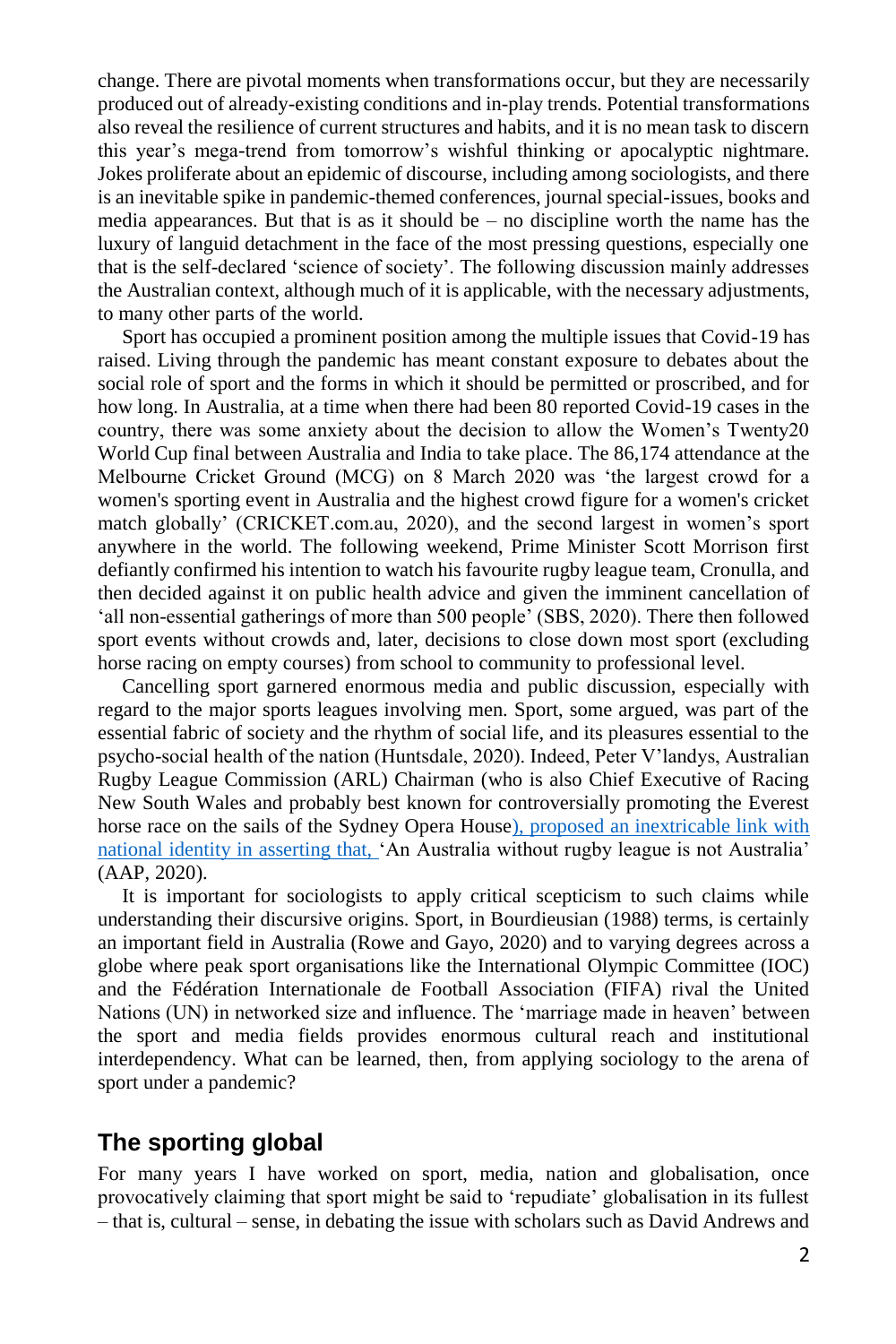George Ritzer (2007; see also Rowe, 2011: 147–51). My intention has been both to recognise the importance and the limitations of globalisation as a force for creating sociocultural connectivity and commonality, but in a context where sport – especially in mediated form – has become not only globalised, but one of the key exemplars of the globalisation process itself. Sports mega events have reliably supplied a ready-to-hand, if mostly misunderstood image of Marshall McLuhan's (1964) concept of the 'global village' in action, although focused sociological analysis of them reveals that these temporary, mediated settlements display, in Tonnies' (1955) terms, less the structured stability of *Gemeinschaft* than the unscripted fluidity of *Gesellschaft*.

Covid-19 has suggested another way of seeing the globalisation process. In an echo and inversion of the common journalistic wisdom that all politics is local, it might be proposed that all sport is global. This is not to argue that sport is globally homogeneous, but that it is interconnected as never before, meaning that no sporting nation is an island even if, geographically, it is one. Pandemic-inspired lockdowns and cancellations have highlighted the intricate, intensive nature of both intra- and cross-border sport, and its susceptibility to interruption or even to the prospect of one. For example, one major consideration in postponing the 2020 Tokyo Olympics and Paralympics was that any change to the schedule would disrupt other major sports events and leagues. The eventual compromise of delaying the Tokyo Games by one year came with an unequivocal understanding that, if it did not happen on the revised dates, it would never happen at all.

Sport as a cultural form has long displayed a globalising impetus. As competitive, regulated and quantified physical culture, modern sport was disseminated in the 19th century, first along the pathways of the British Empire and then far beyond. As the physical practice of sport spread across the globe, its cultural visibility mushroomed with the media, especially television, through textbook, virus-like exponential growth. A vast media sports cultural complex (Rowe, 2004) emerged involving ever-growing spectacle and expanded content, with circuits like those in tennis, cricket, rugby union, motor racing and golf criss-crossing the globe, their every move tracked by the media to enable viewing in distant places across multiple time zones. This elite global sport sits atop its everyday practice in schools and communities, linked in a variety of ways through branded sport and leisurewear goods, commercial sponsors, and sport workforce training and preparation. Sport's commercially inspired globality, in turn, has been both reinforced and challenged by its role in diplomacy, development and sustainability through the increased involvement of the UN (sportanddev.org, 2020).

Covid-19 exposed the inner workings of sport as a machine that could be disabled by its own global interdependency. In this regard it is by no means unique – there has been massive sectoral disruption in higher education, music, tourism and so on – but sport is unusually dependent on commercial media-financed, impossible-to-repeat live events performed before large co-present crowds that form a key part of the spectacle for the many times larger distant audiences using an expanding range of screens. Its substantial environmental footprint, involving constant travel and heavy energy use, including of domestic devices and the servers needed to power digital screens (Miller, 2018), vividly demonstrates the planetary implications of a popular pursuit. The pandemic provided discomfiting evidence of the deep political, economic and psychic investment in stimulating sport consumption as habit, and the consequent problems engendered for a large segment (by no means the majority) of the global population prompted by its withdrawal. What are the social consequences of this interruption of sport and media supply?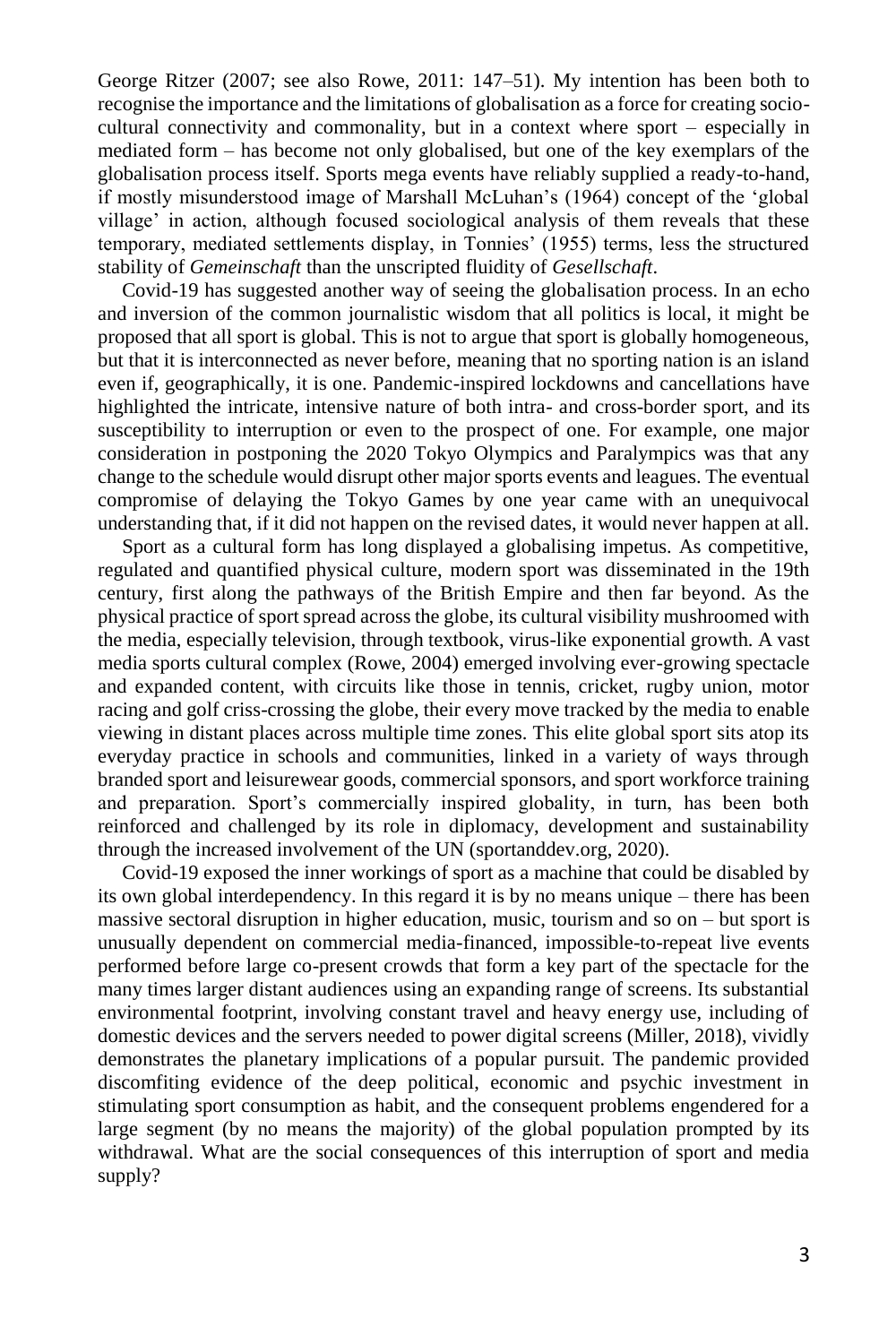# **Rigging the game**

Sport discourse is characterised by a range of competing and sometimes contradictory positions. For example, it is both celebrated as integral to national culture and criticised for overshadowing other forms of culture, such as dance, literature and painting (Bryant, 2011). There are complaints that too few (especially younger) people physically participate in sport compared to those who watch it, especially on television (Walton, 2018). Covid-19 has provided something of an experiment in societal and sporting priorities, as the temporary loss of both physical and broadcast sport had an analogous socio-cultural effect to the reduction of air and road traffic on the environment. It clarified how far the balance of sport is weighted heavily towards professional, mediatised sports and their audiences. Less lucrative, commercialised sports, especially women's (Pape, 2020) and those at community level (Hinds, 2020), received much less care and concern.

There has long been a debate in the sociology of sport that, as it developed according to the logic of capitalism, sport compulsively generated inequalities of various kinds – of class, 'race'/ethnicity, gender, sexuality, age, ability, space and so on (Spaaij et al., 2015). Therefore, just as the pandemic has had more serious consequences for the already disadvantaged, such as infection and fatality rates, it has predictably created greater problems for the less well-resourced parts of the sport system. For example, prepandemic women's sport has been gaining a stronger position in terms of opportunities and rewards in relation to men's, but the sudden shrinking of sport's surplus threatens to reverse those gains following retrograde institutional judgements about the distribution of scarcer resources (Clarkson et al, 2020). There has been much more media focus on the restoration of men's professional sports leagues than on many other forms, including women's, non-elite and community sport. Similarly, concerns about the future of the Tokyo Olympics have comprehensively overshadowed those directed towards the Paralympics, just as wheelchair tennis was initially excluded from the 2020 US Tennis Open, only to be reinstated after protest.

There are also clear hierarchies within male professional sport, such as in the United Kingdom, where the extravagantly media-enriched English Premier League and the Championship League below it could restart their seasons in empty stadia following the loosening of lockdown restrictions in June 2020. In contrast, apart from a few decisive playoff games involving promotion, the two lower leagues, and the many more below them in semi-professional leagues, could play no more games in the 2019– 20 season because they could afford neither the cost of Covid-19 testing nor of homeand-away games without paying spectators. The virus did not cause such sporting inequalities, but it exacerbated them, starkly revealing elite sport's reckless dependency on a small number of entities requiring a constant injection of capital, the inadequacy of the 'trickle down' to women's, lower level professional, semiprofessional, disability and community sport, and the inadequate public funding of grassroots sport. What were the transactional field dynamics of this struggle for power and position?

# **The sport and media fields in play**

The spread of Covid-19 led to intense manoeuvring over how the bringing together of sportspeople and crowds could overcome the sinister, unknown predation visited by and upon the 'risk society' (Beck, 1992). The consequent constraints were resisted by those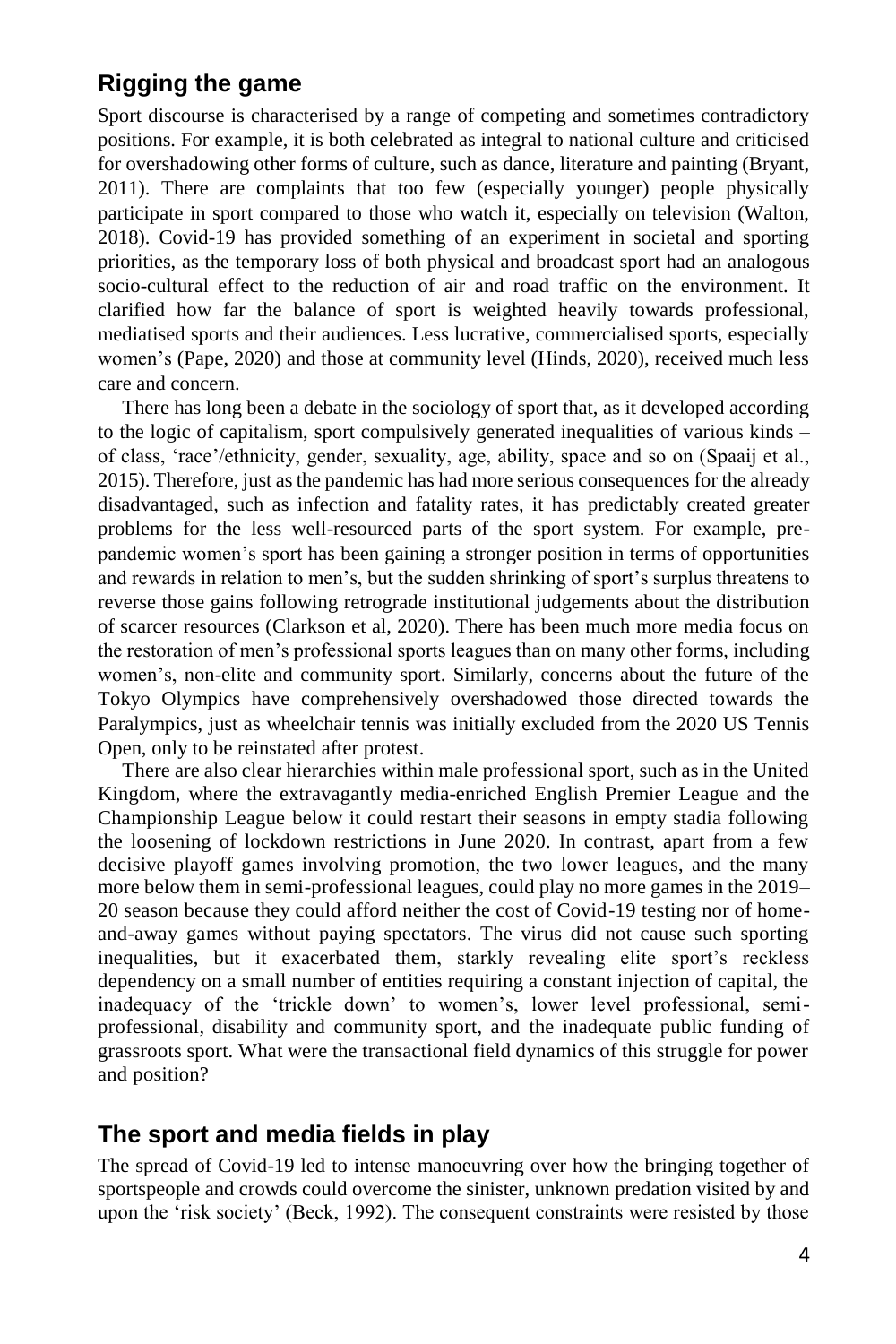who emphasised professional sport's 'exceptionalism' as a cultural form that could be regarded as an essential industry in which athletes, audiences and stadia were represented as the symbolic equivalents, respectively, of health professionals, patients, and hospitals. In Australia, professional sports with billion-dollar, media rights-fuelled budgets, like Australian rules football, cricket, tennis, rugby union and rugby league, were shown to be financially fragile. Others, like association football (soccer), basketball and netball looked no less precarious as all key sources of revenue dried up: media, sponsors, merchandising, hospitality and paying spectators. Already under pressure from falling advertising revenues and audiences caused by media industry disrupters like Facebook, Google, Amazon and Netflix, TV broadcasters had previously signalled to sport that the inflated cost of showing live sport needed to be curbed (Masters, 2019). During the pandemic Australian broadcast media received a relief package from the federal government, including tax relief and suspended local programming obligations (Australian Government, 2020).

The other half of the media–sport nexus likewise lobbied government in response to Covid-19 in claiming an elevated place in Australian society. Sport organisations already have income tax exempt status in the country, as well as being in receipt of public funds and in-kind support from all three tiers of government. Exerting pressure and influence within the sport field and in other relevant fields, such as the political, is integral to the distribution and exchange of social, economic and cultural capital (Bennett et al., 2020). The expedited reintroduction of live sport events, and so the congregation and travel of sportspeople and fans, was demanded of government, especially of the states which would host them. Sport was kept constantly to the fore in debates about the 'return to normality', with sport events permitted from late May 2020 and small numbers of instadium spectators gradually reintroduced as new Covid-19 cases fell. The National Rugby League (NRL) was especially active in seeking to extract concessions from government. Before the pandemic, it had been a substantial beneficiary of the commitment of AU\$2.3 billion in New South Wales (NSW) government funds for the controversial demolition and/or rebuilding of three stadia. When, in the light of Covid-19, the NSW government decided to reallocate AU\$800 million of that funding for nonsporting purposes, the NRL sought to have these funds spent on rebuilding four smaller suburban grounds – again to its principal advantage and with the threat of moving its grand final to another state (Chammas and Phillips, 2020). In its campaigns, the NRL was consistently supported by News Corp, the Murdoch-family controlled media company which, through Foxtel, the dominant pay-TV provider, has a major stake in sport and, especially, in the crowd-enhanced screen sport spectacle. In this way key elements of the media and sport fields cooperated in agitating to influence public health policy in the midst of the pandemic (indeed, V'landys regretted ever interrupting the season because of the pandemic; Nine.com.au, 2020) and in the name of 'the public'. The live spectacles that they enable are undoubtedly prized by a substantial proportion of the population – but what do they look like during a pandemic lockdown?

# **Mediation and simulation**

Before the sport contests were postponed altogether because of Covid-19, and initially on their return, there were various televised football, basketball, netball and other sports played in the absence of co-present crowds. This was a strange audience experience, usually occurring as a punishment for bad behaviour, such as crowd violence or racist chants, rather than as a form of health protection. These games only emphasised live mediated sport's dependency on the sights and sounds of the stadium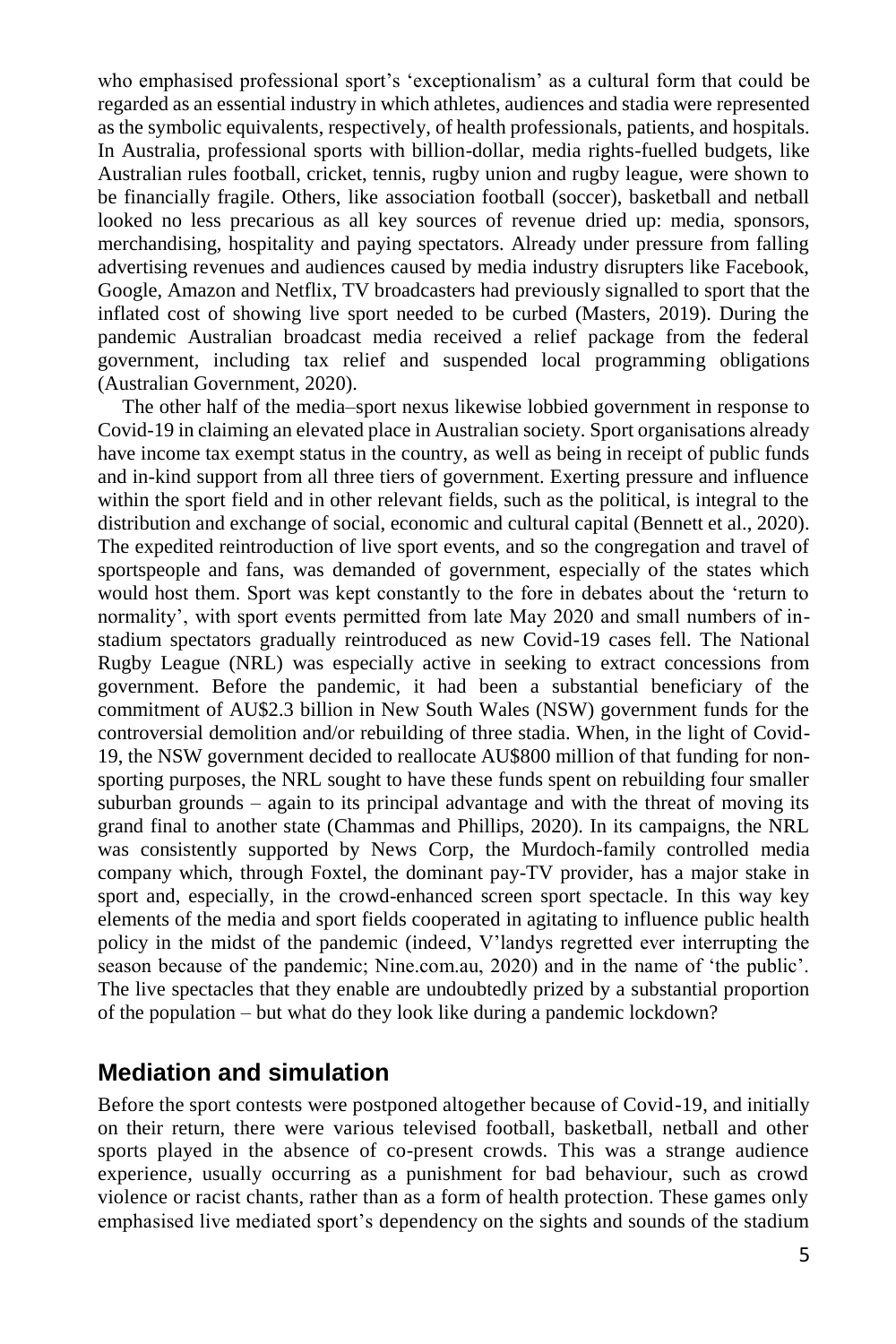crowd, which provides the essential atmosphere for the much larger television audiences, some of which may be on the other side of the world. Beyond Australia, much bigger competitions like the English Premier League, the National Basketball Association (NBA) and the National Football League (NFL) are similarly dependent on sport crowds as actors and extras who pay to make the spectacle more saleable. The pandemic gave some respectability to tricks already used by television to disguise low stadium crowd attendances, such as tight camera angles to hide empty terraces, amplified actuality sound and even fabricated fans. Atmosphere was now enhanced by sound sampling from a digital database (without booing, audible obscenities, and so on) and absent spectators could pay to have a face – either their own or, perhaps, a public figure's – placed on cardboard cut-out human shapes to give the impression of living, breathing attendees. Covid-19 brought to the surface the 'dark arts' of media manipulation of sport viewers, now offering the option of being with or without artificial sound.

The pain of sport's drug-like withdrawal, it was semi-seriously observed, could only be alleviated by a live TV sport 'fix'. This craving might even entail resort to obscure sport events in parts of the globe where lockdowns were not enforced – for example, association football leagues in Belarus, Tajikistan and Nicaragua (Lusted, 2020), or, for television audiences in other countries where live sport stopped earlier and recommenced later, the reverse gaze on the NRL and the Australian Football League (AFL) (FOX Sports, 2020). The caricatured figure of the desperate 'binge watching' sport viewer loomed large, manifested in the nostalgic reviewing of 'classic' sport encounters and sport documentaries (as the extraordinary success of Netflix's [2020] Michael Jordan documentary *The Last Dance* demonstrated). But, it could not distract entirely from the tortured visage of a global 'media-sport biz' deprived of the product that it had created and temporarily lost. That face had turned away from warnings of over-exposure to risk, preferring instead to see perpetual entitlement to commercial expansion and public subsidy. What would be its expression after the pandemic?

# **Conclusion: cultural citizenship and the sociological imperative**

The advanced commoditisation and consequent hierarchisation of contemporary global sport created the structural imbalance that Covid-19 mercilessly punished. As a result, the preoccupation with financial arrangements behind the sale of sport screen watching finally had to give way to the flesh-and-blood reality of the threat to life. The wicked problem of a hyper-contagious virus emerging in East Asia and passed rapidly around the world demonstrated the vulnerability of sport's global system of just-in-time, continuous production. Critical sport sociology has constantly questioned the skewing of social structures, values and practices by 'sportainment's' addiction to economic capital growth at all costs. Covid-19 stopped the merry-go-round for a time, but it soon began to revolve – albeit haltingly – again. Given the number of people who rely on sport for their livelihoods, and the pleasures and other benefits that it generates, it is in the general interest for sport to resume service. But that does not mean repeating its mistakes – as in other areas of social life, the pandemic provided an opportunity for reflection. If sport is, as so many have loudly proclaimed, a vital part of social life, then it must bend to the will of the social, not override it.

The concept of cultural citizenship (Rowe, 2018) needs to be mobilised to shape future sport in paying more than lip service to the relationships between human rights and physical culture. This requires intervention in the sport and media fields to hold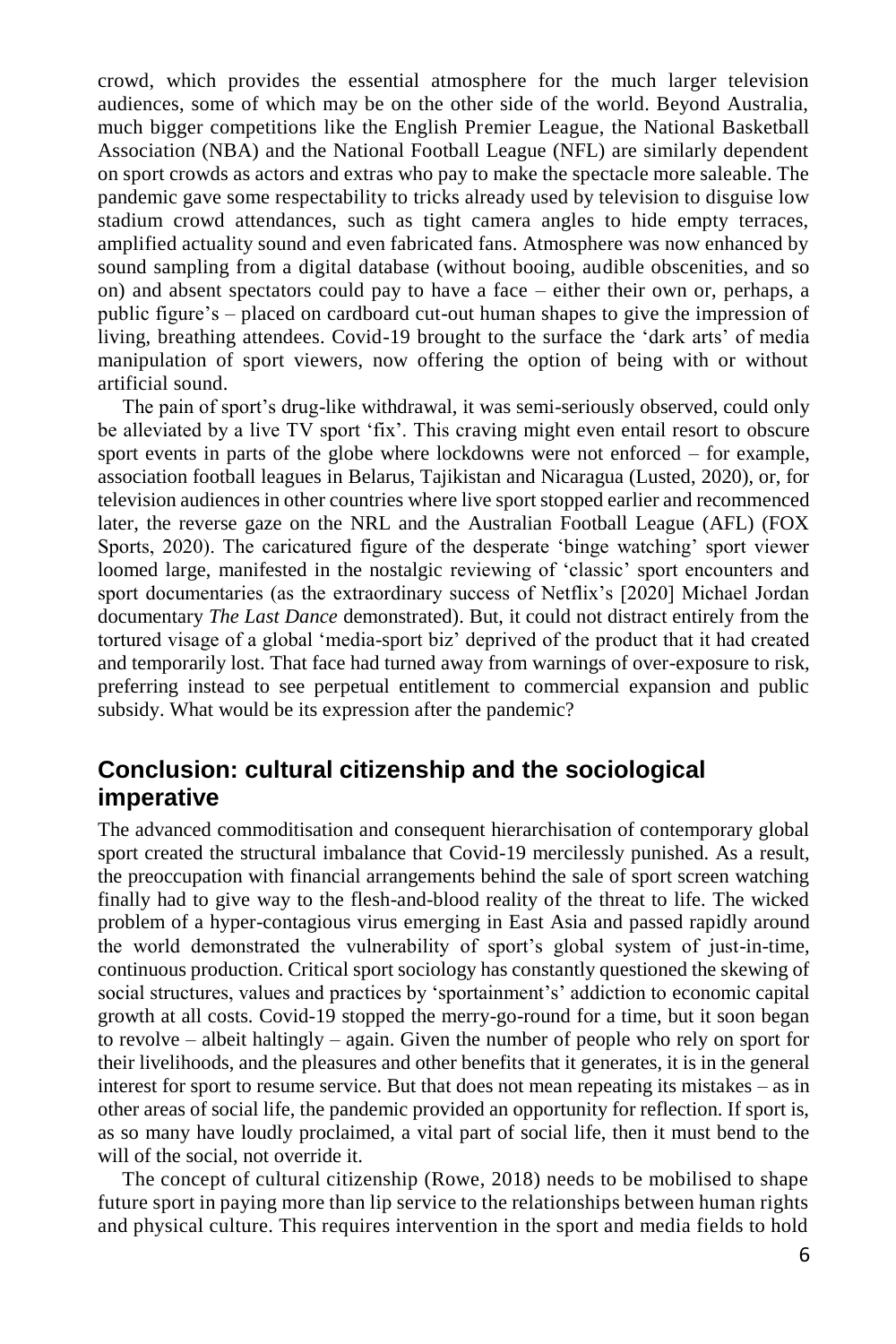them to their rhetoric of inclusiveness and egalitarianism by a fairer distribution of the fruits of their most lucrative product – live mega-media sport. Correspondingly, government subvention of sport should not reward the already well-remunerated. Rigorous intersectional policies are required that make the physical practice of sport more accessible and less discriminatory, and to preserve a sense of common cultural ownership for the prized media-sport assets that are being sequestered behind the profitable construction of paywalls (Scherer and Rowe, 2014). Sociology is especially well placed to monitor and advance these developments because it constantly calls sport back into the social world that produces it, and from which in its most capitalist forms sport seeks distance in times of plenty and rescue in times of crisis – like that of a global pandemic.

In sport and its related social contexts, anyone trained in sociology would challenge the anti-social dictum of 'social distancing', the misconceived stigmatisation of social interaction that actually applies to 'physical distancing'. In recommending instead 'distant socialising' or 'socialising at a distance' – a practice that sport is well equipped to observe – public policy can be placed in the service of social as well as of biomedical health. During a pandemic when racist street attacks and Black Lives Matter protests were both in evidence, a sociological sensibility is well attuned to the dangerous implications of a language discourse that evokes an ideology of virus-induced social segregation (Dingwall et al., 2013). It is tragic that it has taken a global disaster like Covid-19 for sport professionals, practitioners and spectators alike to be forced to take stock of the sport field's direction. It is unlikely that sport after the pandemic will be transformed, but it will certainly be changed. If sociology does not play its part in helping to re-set the course of sport after the virus has been controlled, then it certainly will have lost the moral compass that first guided the discipline into the equally troubled waters of early modernity from which the institution of sport emerged.

#### **Funding**

The author received no financial support for the research, authorship, and/or publication of this article.

#### **Notes**

1. This article has been developed out of what can be described as a hasty 'public sociological' intervention (Rowe, 2020) in the sociology of pandemics. It reveals – as will be evident from its shortcomings – the acceleration of the rhythms of 21st-century sociology within networked media cultures.

#### **References**

- AAP (2020) 'NRL Makes Desperate Plea to Government as it Announces Season Will Go Ahead', 15 March, URL (consulted 13 June 2020): https://7news.com.au/sport/rugby-league/nrl-makesdesperate-plea-to-government-as-it-announces-season-will-go-ahead-c-745711
- Andrews, D.L. and G. Ritzer (2007) 'The Grobal in the Sporting Glocal', *Global Networks* 7(2): 135–53.
- Australian Government (2020) 'Relief for Australian Media During COVID-19', URL (consulted 14 June 2020): https://www.communications.gov.au/what-we-do/television/relief-australianmedia-during-covid-19

Beck, U. (1992) *Risk Society: Towards a New Modernity*. London: Sage.

Becker, H.S. (1963) *Outsiders: Studies in the Sociology of Deviance*. New York: The Free Press.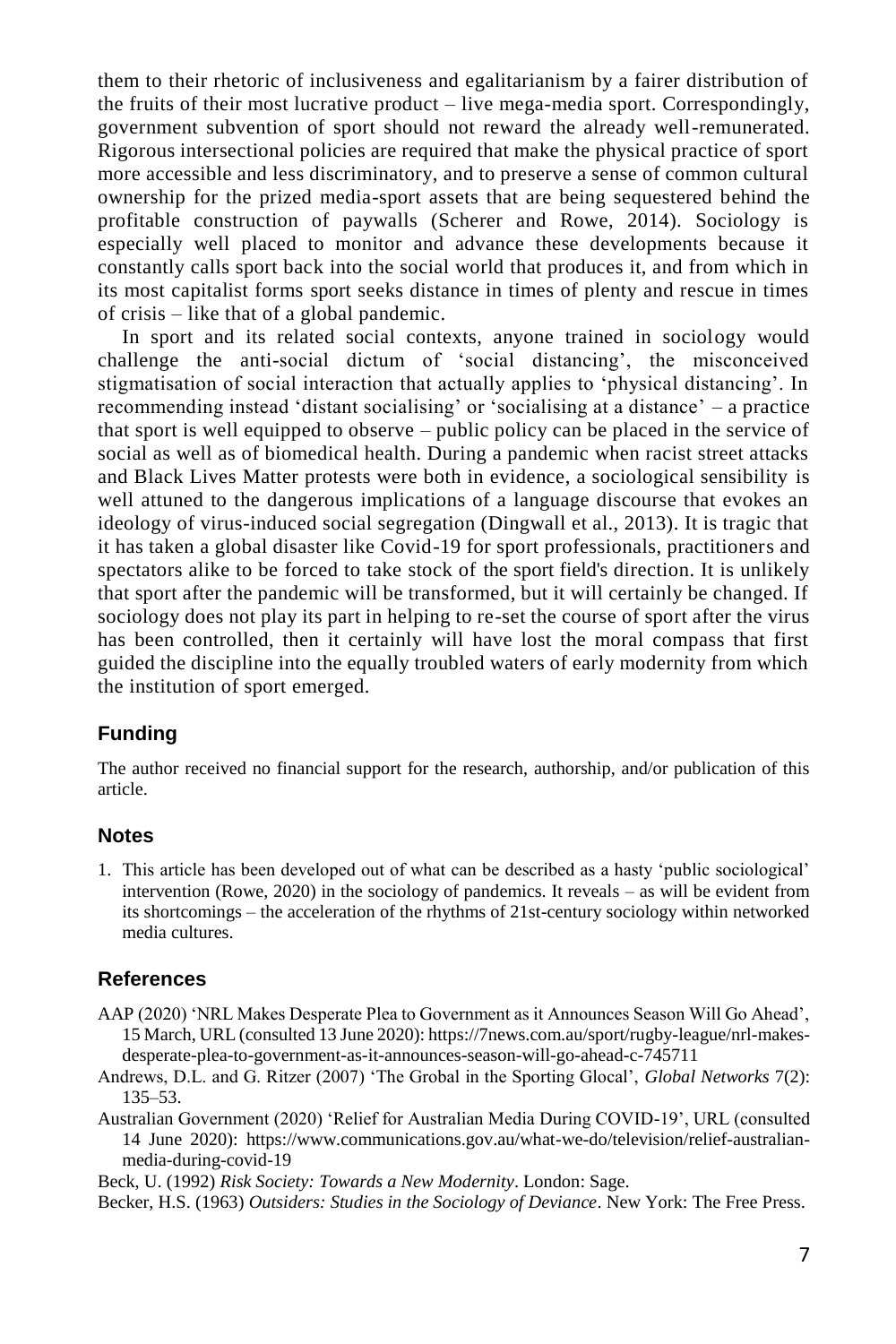- Bennett, T., D. Carter, M. Gayo, M. Kelly and G. Noble (eds) (2020) *Fields, Capitals, Habitus: Australian Culture, Inequalities and Social Divisions*. London: Routledge.
- Bourdieu, P. (1988) 'Program for a Sociology of Sport', *Sociology of Sport Journal* 5(2): 153–61.
- Bryant, N. (2011) 'Is Australia Too Obsessed with Sport?', *BBC News* 28 July, URL (consulted 14 June 2020): https://www.bbc.com/news/world-asia-pacific-14303095
- Chammas, M. and S. Phillips (2020) 'NRL's Ultimatum: Four New Suburban Stadiums or Grand Final Will Go', *Sydney Morning Herald* 31 May, URL (consulted 14 June 2020): https://www.smh.com.au/sport/nrl/nrl-s-ultimatum-four-new-suburban-stadiums-or-grandfinal-will-go-20200531-p54y3z.html
- Clarkson, B.G., A. Culvin, S. Pope and K.D. Parry (2020) 'Covid-19: Reflections on Threat and Uncertainty for the Future of Elite Women's Football in England', *Managing Sport and Leisure*, doi: 10.1080/23750472.2020.1766377
- CRICKET.com.au (2020) 'Monster MCG Crowd a "Game Changer"', 8 March, URL (consulted 13 June 2020): https://www.cricket.com.au/news/mcg-record-crowd-attendance-australiaindia-womens-t20-world-cup-final-86172/2020-03-08
- Dingwall, R., L.M. Hoffman and K. Staniland (2013) 'Introduction: Why a Sociology of Pandemics?', *Sociology of Health & Illness* (Special Issue, Pandemics and Emerging Infectious Diseases: The Sociological Agenda) 35(2): 167–73.
- FOX Sports (2020) "'This Was Supposed to Be My Sport": US Fans Tune into AFL, NRL and They Absolutely LOVED It', 22 March, URL (consulted 14 June 2020): https://www.foxsports.com.au/afl/this-was-supposed-to-be-my-sport-us-fans-tune-into-aflnrl-and-they-absolutely-loved-it/news-story/6b3de890db05a56168fc390f3cde64d9
- Hinds, R. (2020) 'Community Sporting Clubs Will Feel the Pinch as Coronavirus Pandemic Hits Grassroots Levels', *ABC News*, 10 April, URL (consulted 14 June 2020): [https://www.abc.net.au/news/2020-04-10/coronavirus-community-sport-clubs-feeling-impact](https://www.abc.net.au/news/2020-04-10/coronavirus-community-sport-clubs-feeling-impact-of-pandemic/12137910)[of-pandemic/12137910](https://www.abc.net.au/news/2020-04-10/coronavirus-community-sport-clubs-feeling-impact-of-pandemic/12137910)
- Huntsdale, D. (2020) 'Sport Isn't Just About the Players: Coronavirus has Thrown Out Fans'<br>Seasons Too', ABC News, 27 March, URL (consulted 13 June 2020): Seasons Too', *ABC News*, 27 March, URL (consulted 13 June 2020): https://www.abc.net.au/news/2020-03-27/coronavirus-has-thrown-the-footy-season-out-forfans-too/12092654
- Lusted, P. (2020) 'Australian Sports Fans Help Battling Belarusian Football Club FK Slutsk Survive During the Coronavirus Crisis', *ABC News*, 24 April, URL (consulted 14 June 2020): https://www.abc.net.au/news/2020-04-24/aussie-sports-fans-help-belarus-football-clubduring-coronavirus/12178348
- Masters, R. (2019) 'Australian Sport's TV Gravy Train Heading to the End of the Tracks', *Sydney Morning Herald*, 14 May, URL (consulted 14 June 2020): https://www.smh.com.au/ sport/australian-sport-s-tv-gravy-train-heading-to-the-end-of-the-tracks-20190514 p51nbq.html
- McLuhan, M. (1964) *Understanding Media: The Extensions of Man*. London: Routledge and Kegan Paul.
- Miller, T. (2018) *Greenwashing Sport*. London: Routledge.
- Netflix (2010) *The Last Dance*. Documentary TV series, dir. J. Hehir. First broadcast on ESPN, US, April–May 2020.
- Nine.com.au (2020) '"Should Never Have Shut Down": Peter V'Landys Makes Astonishing Claim as NRL Return Draws Closer', 21 May, URL (consulted 14 June 2020): https://wwos.nine.com.au/nrl/nrl-news-peter-vandys-says-game-should-never-have-shutdown/7abad5ed-f8d6-4549-86d1-830dddda5c27
- Pape, M. (2020) 'Rapid Rise of Women's Sport at Risk of Being Halted by Covid-19 Outbreak', *The Guardian*, 19 March, URL (consulted 14 June 2020): https://www.theguardian.com/ sport/2020/mar/19/rapid-rise-of-womens-sport-at-risk-of-being-halted-by-covid-19-outbreak
- Rowe, D. (2004) *Sport, Culture and the Media: The Unruly Trinity*, 2nd edn. Maidenhead, UK and New York: Open University Press/McGraw-Hill Education.
- Rowe, D. (2011) *Global Media Sport: Flows, Forms and Futures*. London: Bloomsbury Academic.